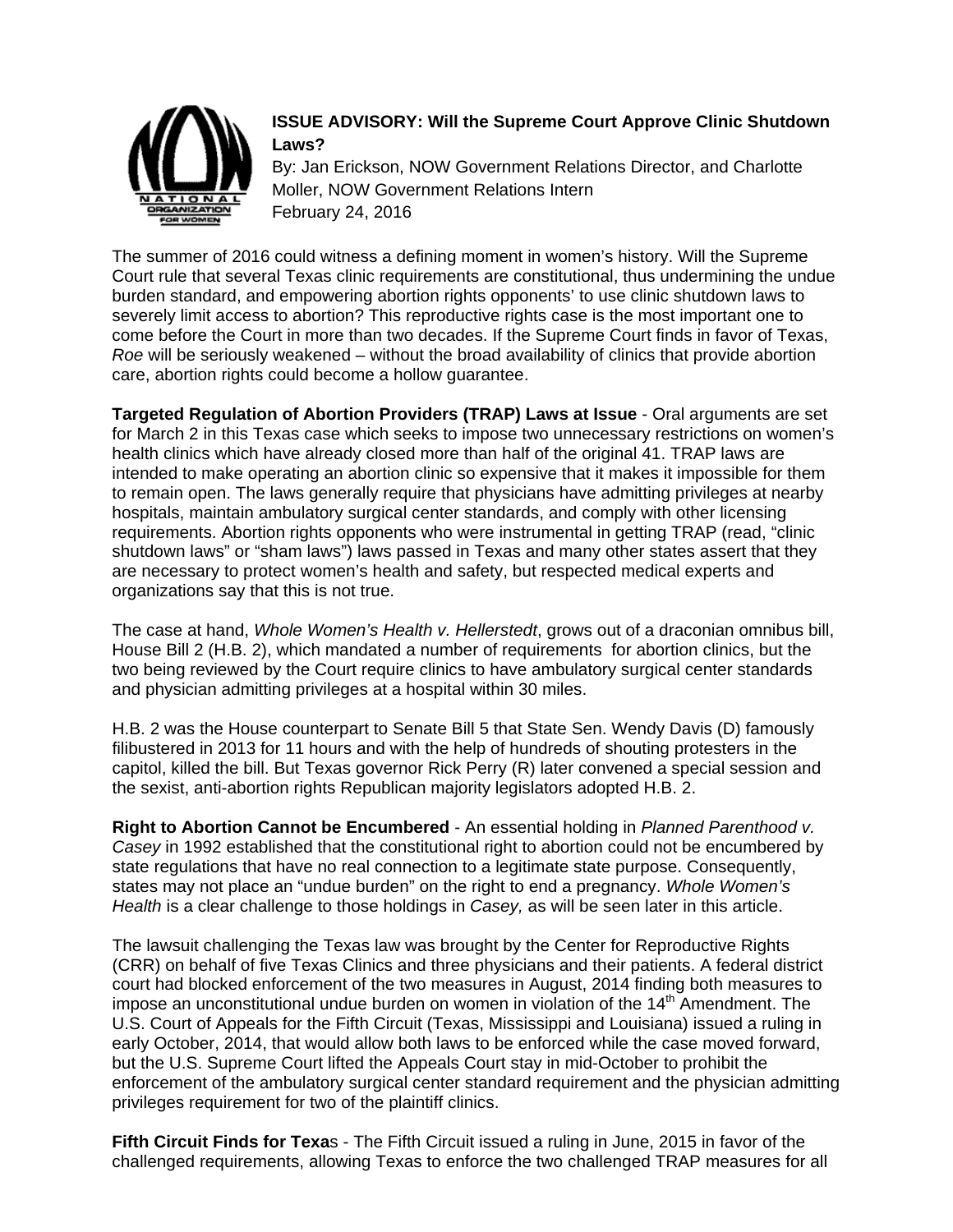Texas clinics, except for additional requirements of a McAllen clinic that included a limitation that the clinic could not treat patients from outside of four counties of the lower Rio Grande Valley (forcing women neighboring counties to travel more than 200 miles to San Antonio) and to employ only a single physician (who is past retirement age), according to a summary by CRR. At this point, the U.S. Supreme Court stopped enforcement of the law while plaintiffs prepared for the Court to review the case.

**Clinic Shutdown Laws Threaten Abortion Access** - Known as Targeted Regulation of Abortion Providers or TRAP laws, they are more aptly described as 'clinic shutdown' or 'sham' laws. Texas legislators backing H.B. 2 argued that these TRAP laws are necessary to protect women's health and safety, though the American Medical Association (AMA) and The American College of Obstetricians and Gynecologists (ACOG) and many other leading health care experts say that these requirements serve no valid medical purpose, interfere in the doctor/patient relationship and do nothing to protect women's health and safety.

What makes the *Whole Women's Health* case of prime importance to protection of women's reproductive rights is that 28 states now have TRAP laws; 22 of those have licensing standards equivalent or comparable to ambulatory surgical centers. Fourteen states require that physicians providing abortion services have admitting privileges with a local hospital. Should the Supreme Court find *Whole Women's Health v. Hellerstedt* constitutional, the impact nationally could be devastating for women's access to clinic-based abortion care as many more clinics would be forced to close.

**Court Split Means Texas Win**s - The unexpected death of Supreme Court Justice Antonin Scalia, an abortion rights opponent, on Feb. 13 makes predicting the outcome of *Whole Women's Health* more difficult, but an even split among the eight justices will mean that the Fifth U.S. Circuit Court of Appeal's ruling in favor of the Texas defendants will prevail. No Supreme Court precedent on the constitutionality of the two requirements would be established: ambulatory surgical center standards and physician hospital admitting privileges would stand.

Such an outcome would give the green light to abortion rights opponents, who will likely redouble efforts to pass the most restrictive TRAP laws in the other 28 states. Because of the considerable expense involved in establishing and operating what is essentially a miniature hospital, more clinics will be forced to close. Access to clinic abortion care then would dramatically diminish; some states would have no clinics at all.

**Abortion Rights Opponents Would Win** – If the Texas TRAP law is allowed to stand, those interests who oppose women's reproductive freedom and bodily autonomy will have come very close to winning. Overturning *Roe* through the courts or by federal legislation will not be necessary if, indeed, there are very few women's clinics in operation.

Two other scenarios for the Supreme Court are possible. One is that the Court postpones a decision and schedules to re-argue the case during the October term on the theory that the Court would then have an additional, possibly tie-breaking justice. Whether there would be that ninth justice for the re-argument is doubtful given that Republican leaders and Senate Judiciary Committee majority members have said that they will not allow consideration of a nominee to go forward. President Obama has said that he intends to nominate someone.

**How Will Justice Kennedy Vote?** - The other scenario is that the Court proceeds with the oral arguments on March 2. In this instance, NOW's concern is that the swing justice, Ronald Reagan appointee Anthony Kennedy who has been described as "shaky" on abortion rights, could side with the three conservative justices – and produce the feared 4-4 split. One analyst found that Justice Kennedy has voted to strike down only one of 21 abortion restrictions to have been reviewed by the Court. Kennedy wrote the 5-4 majority ruling in 2007 which upheld the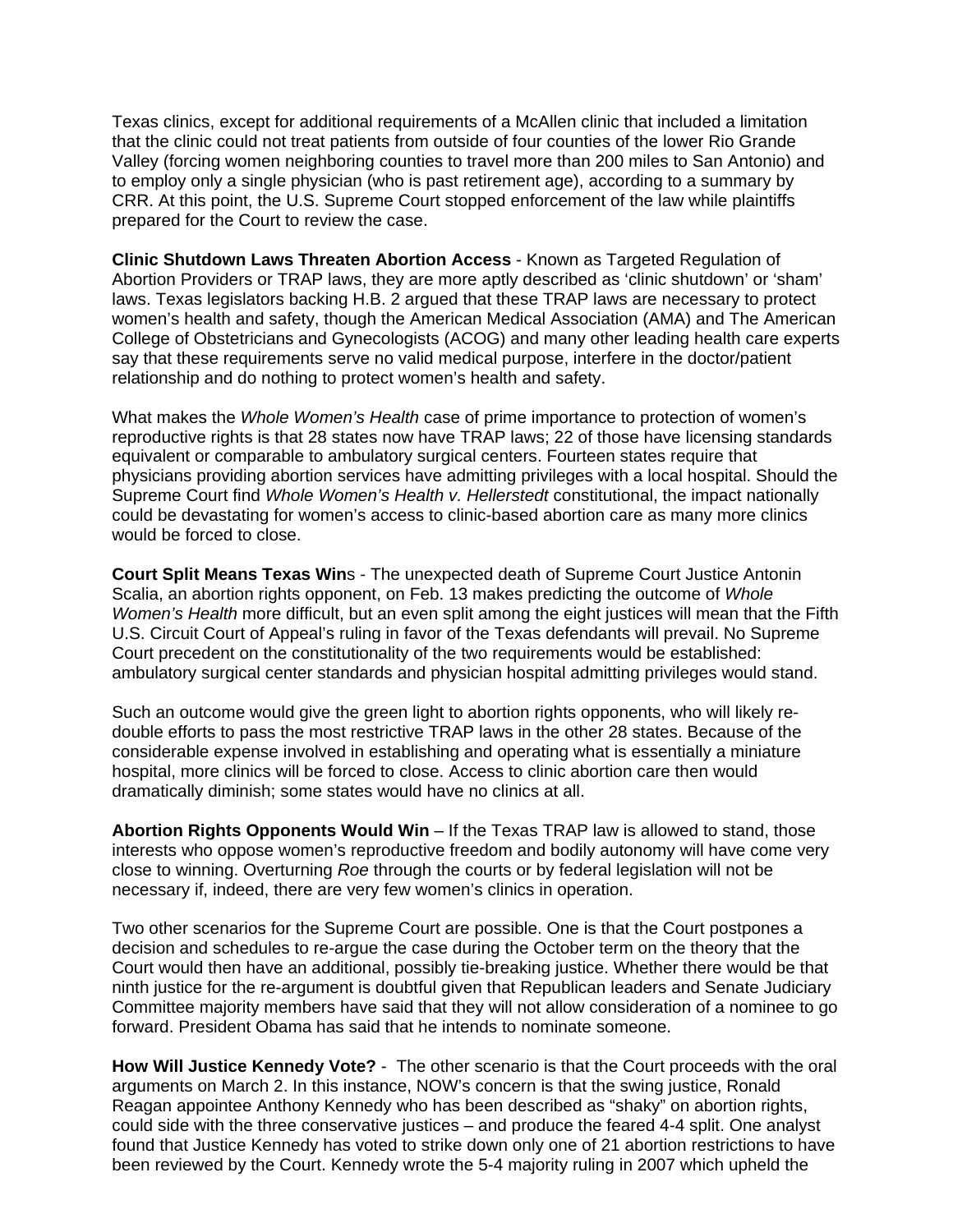federal (so-called) Partial-Birth Abortion Ban Act of 2003 (*Gonzales v. Carhart*) finding that the law did not impose an undue burden. The justice often uses the language of abortion rights opponents in his writings, and appears to have accepted the view typical of anti-choice patriarchs: men must protect women against their own weaknesses and immature misjudgment.

Kennedy has been reported to have said as early as 1989 that he would not vote to overturn the *Roe* precedent, so it is also possible that he could provide a key fifth vote joining the four liberal justices to find the Texas law unconstitutional. Some speculate that the earlier vote of five justices (including Kennedy) to block enforcement of the ambulatory surgical center standards and the physician hospital admitting requirement for two of the Texas clinics suggests that there will be five votes against Texas. Obviously, this is the desired outcome and would not only halt implementation of those two TRAP measures in Texas, but also render un-enforceable similar laws elsewhere.

If the Court proceeds now with *Whole Women's Health v. Hellerstedt*, a final ruling is expected in June. Advocates for women's abortion rights are to gather are the Supreme Court on March 2 with our main message: Stop these sham laws!

# **TRAP LAW DEVELOPMENTS IN THE STATES**

**Seventh Circuit Affirms Undue Burden of TRAP Law** - Other states, such as **Tennessee** and **Wisconsin**, have been blocked from implementation of TRAP laws, thanks to lawsuits brought by the Center for Reproductive Rights. In November, the U.S. Court of Appeals for the Seventh Circuit, Judge Richard Posner writing the decision for the three judge panel, affirmed a District Court's earlier decision against Wisconsin's Act 37 which mandated that doctors providing abortions in Wisconsin have admitting privileges at a nearby hospital or face felony charges. The lower court's ruling stated that the law does not enhance women's patient safety, that the law placed an undue burden on women's access to safe and legal abortion and should be permanently blocked.

Wisconsin's four abortion clinics would be affected, with at least one closure; the court found that the other three could not absorb the unmet need. Attorneys for the other side argued that women could just go to neighboring states for their abortion care. Court observers suggest that Appeals Court Judge Posner, a leading jurist whose opinions are often cited, was speaking directly to the Supreme Court justices making it clear that the justices should be finished with these nonsense laws.

In **Mississippi** where only one abortion clinic remains and the case of *Jackson v. Currier*  appears to be in limbo. The Supreme Court has not yet agreed to take up the case where the state is arguing that it should be able to close its lone clinic in Jackson because patients can always travel to neighboring states such as Alabama, Arkansas and Louisiana to get abortion care. A law that imposes physician admitting privileges is enjoined and the clinic remains open.

In Tennessee, an injunction was issued by a U.S. District Court judge in August against enforcement of a state law imposing ambulatory surgical center standards. Additional challenged TRAP laws concern a required in-person meeting with the physician and a mandatory 48-hour delay following the meeting before patients can obtain an abortion, along with physician admitting privileges at a nearby hospital.

A fight in **Virginia** over imposed ambulatory surgical clinic standards continues, after a modification of some elements of the standards were made by a Virginia Board of Health review in September. New women's health centers or existing ones that expand or renovate would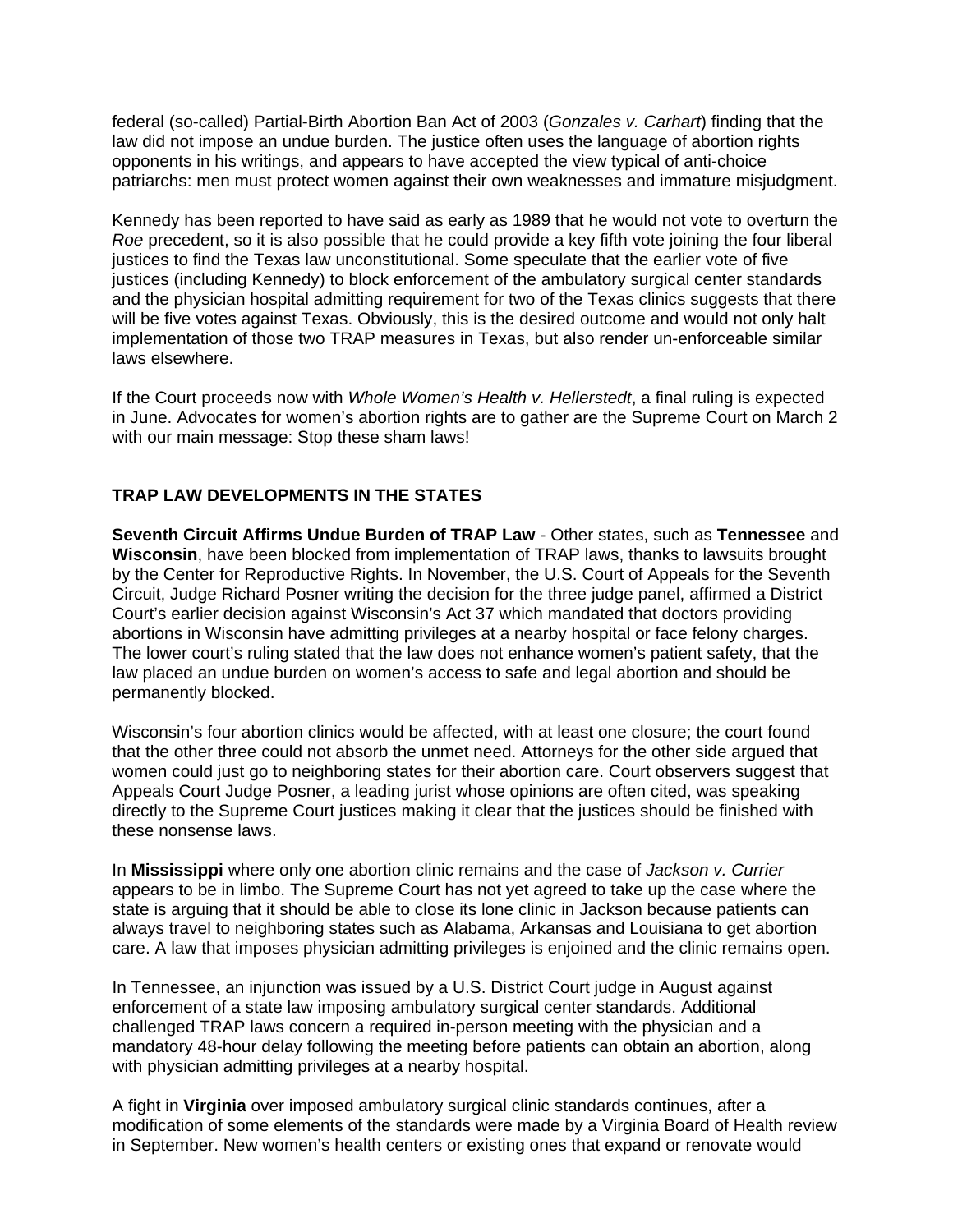have to meet the surgery clinic standards. Virginia Attorney General Mark Herring had called for existing facilities to be exempt and Gov. Terry McAuliffe (D) then ordered the review.

The U.S. Court of Appeals, Fifth Circuit, granted a stay on Feb. 24 that will allow a clinic shutdown law in Louisiana which requires abortion clinic physicians to have nearby hospital admitting privileges. As a result, three of Louisiana's four clinics will close. Additionally, in the previous week, a state judge in **Oklahoma** ruled that a state law mandating that abortion providers have hospital admitting privileges was constitutional and can take effect. The Center for Reproductive Rights has said that they plan to appeal the decision.

Federal courts have blocked similar laws in other states with Republican-controlled legislatures, including **Alabama** and **Kansas.** The most burdensome standards are in **Michigan, Missouri, Pennsylvania, Texas** and **Virginia,** according to the Guttmacher Institute.

#### **PROBLEMS WITH TRAP LAWS**

**Targeted Regulations Against Abortion Providers** are laws aimed at those who provide abortion services to make it nearly impossible for them to practice. Examples of TRAP laws include admitting privileges, ambulatory surgical center requirements, and licensing requirements. They can also include requirements that apply to physicians' offices where abortions are performed, certain restrictions on sites where medication abortion (mifepristone, misoprostol) is provided, requirements for providers to have agreements with local hospitals for transferring patients in the (rare) event of complications and for providers to have certain professional certifications.

Reportedly, the campaign to pass state TRAP laws has been carried out by Americans United for Life (AUL), an organization that bills itself as the nation's premier pro-life legal team and was the first of its kind being established in 1971. The group's website says that its legal team has been involved in every abortion-related case before the U.S. Supreme Court since *Roe v. Wade*  and takes credit for the successful defense of the Hyde Amendment (which denies federal funding under Medicaid for poor women to obtain abortions).

Promoters of TRAP laws claim to have women's health and safety in mind, but respected medical experts and organizations have stated that adoption of such measures will not advance those objectives. In their *amicus* brief with the American Medical Association and other medical professional organizations, The American College of Obstetricians and Gynecologists (ACOG), states a fundamental position: "Recognize that abortion is an essential health care service and oppose laws regulating medical care that are unsupported by scientific evidence and that are not necessary to achieve an important public health objective."

**Admitting Privileges** require an abortion provider to build a relationship with a hospital no further than thirty miles away in order to have permission to admit patients. Admitting privileges are extremely hard for abortion providers to obtain because 1) Hospitals have no incentive to allow abortion doctors to admit patients—abortion doctors wouldn't bring in much business 2) Hospitals in conservative states won't grant admitting privileges to abortion doctors 3) Some hospitals require doctors to admit a certain number of patients each year—abortion care rarely leads to hospital care and 4) The application for admitting privileges is lengthy and exhaustive.

**Ambulatory Surgical Center Requirements** make abortion providers meet certain hospital standards. These include regulating hallway width, requiring full anesthesia machines, temperature controlled environments, and surgical equipment. These facilities cost large amounts of money and are medically unnecessary. Amy Hagstrom Miller, the CEO of the Whole Women's Health in Texas, says most abortion procedures take around five to ten minutes and require no surgery, let alone a hospital visit. Miller says that meeting the ASC requirements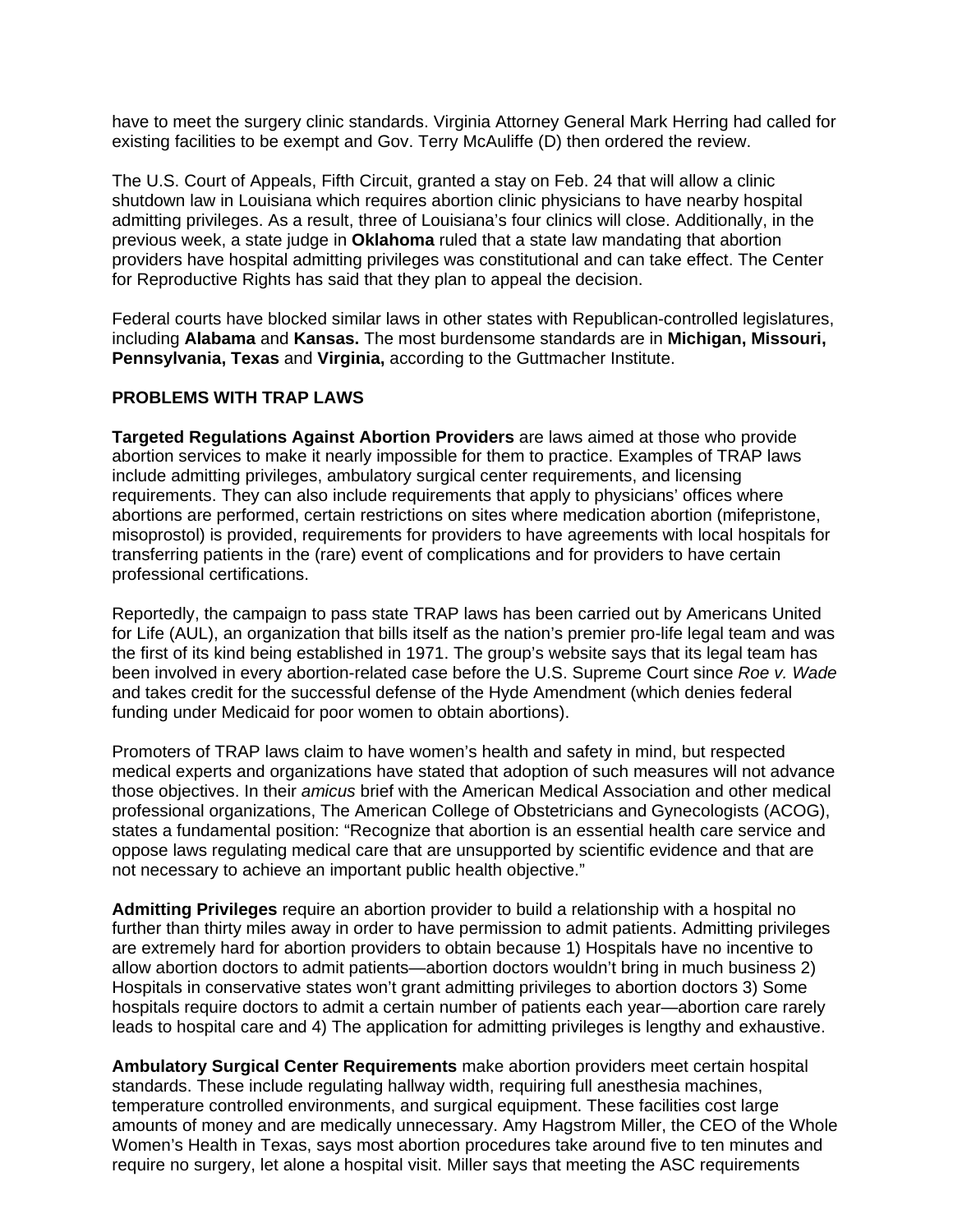costs her \$40,000 more a month to operate one clinic than a regular abortion facility. If this law passes, they cannot sustain their clinics, much like other facilities across the state, and will have to close them down.

### **LEGAL ANALYSIS AND BACKGROUND**

**Two Essential Questions to be Addressed** - The main legal questions posed in Whole Women's *Health v. Hellerstedt* are:

1) Whether these two requirements under Texas law create an undue burden for women to obtain an abortion and,

2) if the laws cause a significant reduction in the availability of abortion services which fails to promote the state's interest in women's health.

The two questions are dependent upon one another because a significant reduction in the availability of abortion services, it can be argued, causes an undue burden for women to obtain an abortion. In the reproductive rights realm, the definition of undue burden is a law whose purpose or effect is to place a substantial obstacle in the path of a woman seeking an abortion. Undue burden serves as a standard for a constitutional review standard between the strict scrutiny and rational basis tests.

In August last year, a federal District Court judge in Austin, Lee Yeakel, -- a George W. Bush appointee -- held that the new law's provision violated a woman's right to terminate her pregnancy. This courageous judge wrote that "the ambulatory surgical center requirement is unconstitutional because it imposes an undue burden on the right of women throughout Texas to seek a pre-viability abortion." The judge was courageous in that the political atmosphere in Texas is over-whelmingly hostile to abortion rights.

**Fewer Than 10 Clinics Would Remain** - Prior to adoption of H.B. 2 Texas, one of the most populous states in the country with more than five million women of reproductive age had 41 women's clinics. The two TRAP laws -- if found constitutional -- would close down all but less than ten abortion clinics in the entire state of Texas. This answers the second legal question as less than ten abortion clinics are not enough to provide proper health care for the women of Texas. The TRAP law leaves five hundred miles between San Antonio and the New Mexico border without a single clinic. This fact in turn answers the first legal question: the shuttering of these clinics leads to a number of undue burdens placed on women seeking abortion.

Fewer clinics lead to longer wait times for women. Longer wait times sometimes lead to more complicated procedures. More complicated procedures are more expensive and can put women at a higher risk when an earlier and simpler procedure could have taken place. Fewer clinics lead to more travel for women. Longer travel leads to women taking time off from work, sacrificing pay and career advances (or perhaps losing a job), paying for childcare, and costly travel expenses. To sum it up, these two requirements lead to higher expenses, longer wait times, and more complicated medical procedures due to a lack of supply in doctors able to practice.

**Hardships Experienced by Latinas** - Advocates fear that women who want an abortion will have to wait until longer into pregnancy to raise the necessary funds for travel, child care, overnight stays and other costs, possibly resulting in the need for a more complicated procedure. Additionally, the number self-induced abortions will rise – an unfortunate consequence already being observed in Texas. In fact, after the first group of clinic closures following the TRAP law adoption, a clinic in McAllen dealt with a significant increase in women seeking help following attempted self-induced abortions. Recent research has produced a well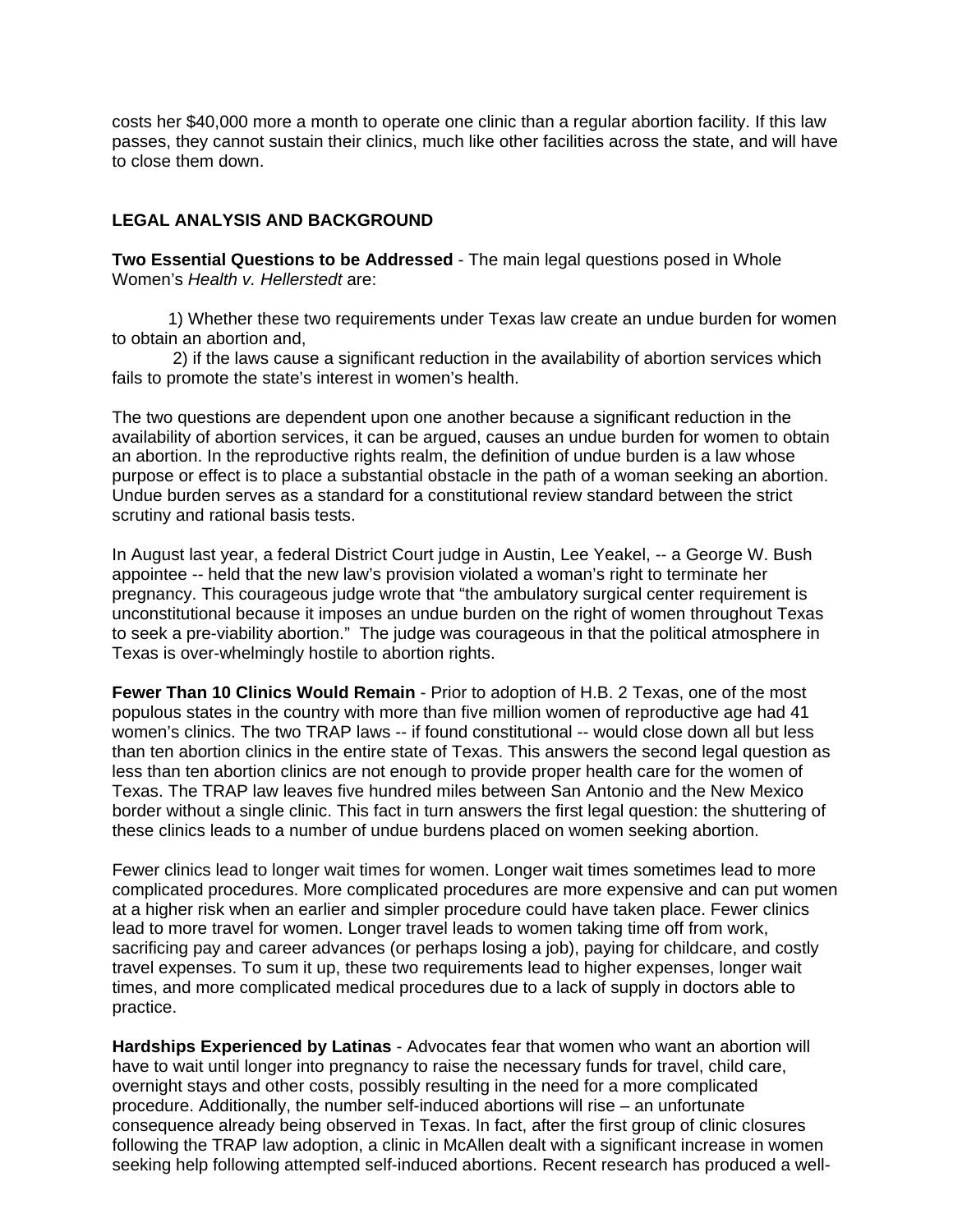based estimate that in Texas alone at least 100,000 – and maybe far more -- women ages 18- 49 have ever attempted to end a pregnancy on their own. (And, let's not forget that some states are arresting women for suspected self-induced abortions and charging them with murder.)

Most tragically, harmful consequences are being felt by low-income Latinas, who already face significant geographic, transportation, infrastructure and cost challenges in accessing health care services, according to the amicus brief filed by the National Latina Institute for Reproductive Health (NLIRH). Texas has the highest percentage of uninsured adults in the country and Texas Latinas are more than twice as likely as whites to be uninsured. There is also a dire shortage of health care facilities in Latino communities; two years before the adoption of H.B. 2, Texas drastically cut funding for programs that many low-income Latinas relied on for their access to contraception and other reproductive health care services.

Especially hard hit are the women – mostly low-income Latinas – in the Rio Grande Valley at the southernmost tip of the state and in the western, mostly rural counties who now must travel significant distances obtain reproductive health care. There is a dearth of public and private transportation services and many families do not have their own cars. Undocumented immigrant women must also run a gauntlet of checkpoints that are operated by Texas law enforcement and Customs and Border Patrol at various points in south Texas. The poverty rate for this area ranges from 23 to 40 percent, up to more than double the national rate.

**A Possible Human Rights Violation** - The dramatic lack of access to reproductive health care with a heavy racial component suggests a possible human rights violation. The NLIRH brief notes that United Nations human rights treaty bodies have recognized that racial disparities in the field of sexual and reproductive health and immigrants lack of effective access to affordable and adequate health care services in the U.S. and areas of human rights concern. Additionally, the brief stresses that legislation which operates to prevent the practical exercise of a fundamental right constitutes an impermissible deprivation of that right and has been consistently recognized by the Supreme Court and international courts and human rights bodies.

**Advocates for Women's Health File Numerous Briefs** - Forty-five *amicus curiae* (friend of the court) briefs on the side of striking down the two TRAP law requirements have been submitted to the Court. They represent hundreds of organizations and interests, including such groups as the Constitutional Accountability Center; American Civil Liberties Union; Sixteen Constitutional Law Professors, Human Rights Campaign; Institute for Women's Policy Research, Physicians for Reproductive Health; National Physicians Alliance with nursing associations; American Public Health Association and 50 public health experts, National Abortion Federation and Abortion Providers; Republican Majority for Choice and its National Chairs, former and current Republican state officeholders; 163 members of Congress; The Attorneys General from the States of New York, California, Connecticut, Delaware, Hawai'i, Illinois, Iowa, Maine, Maryland, Massachusetts, Oregon, Vermont, Virginia and Washington and the District of Columbia as well as a brief by Janice McAvoy, Jane Shulman and Over 110 Other Women in the Legal Profession Who Have Exercised their Constitutional Right to an Abortion, and many others.

The defendants, the State of Texas in the person of John Hellerstedt, Commissioner of the Texas Department of State Health Services, et. al., and their supporters in the case submitted nearly as many *amicus* briefs.

**Brief Argues Texas Law Violates Due Process, Equal Protection** - The National Organization for Women Foundation joined 46 other organizations in an *amicus curiae* brief submitted by the National Women's Law Center. The brief argues that the challenged abortion restrictions constrain a woman's ability to participate equally in the economy and violate women's constitutionally protected liberty to make the intimate reproductive decisions that relate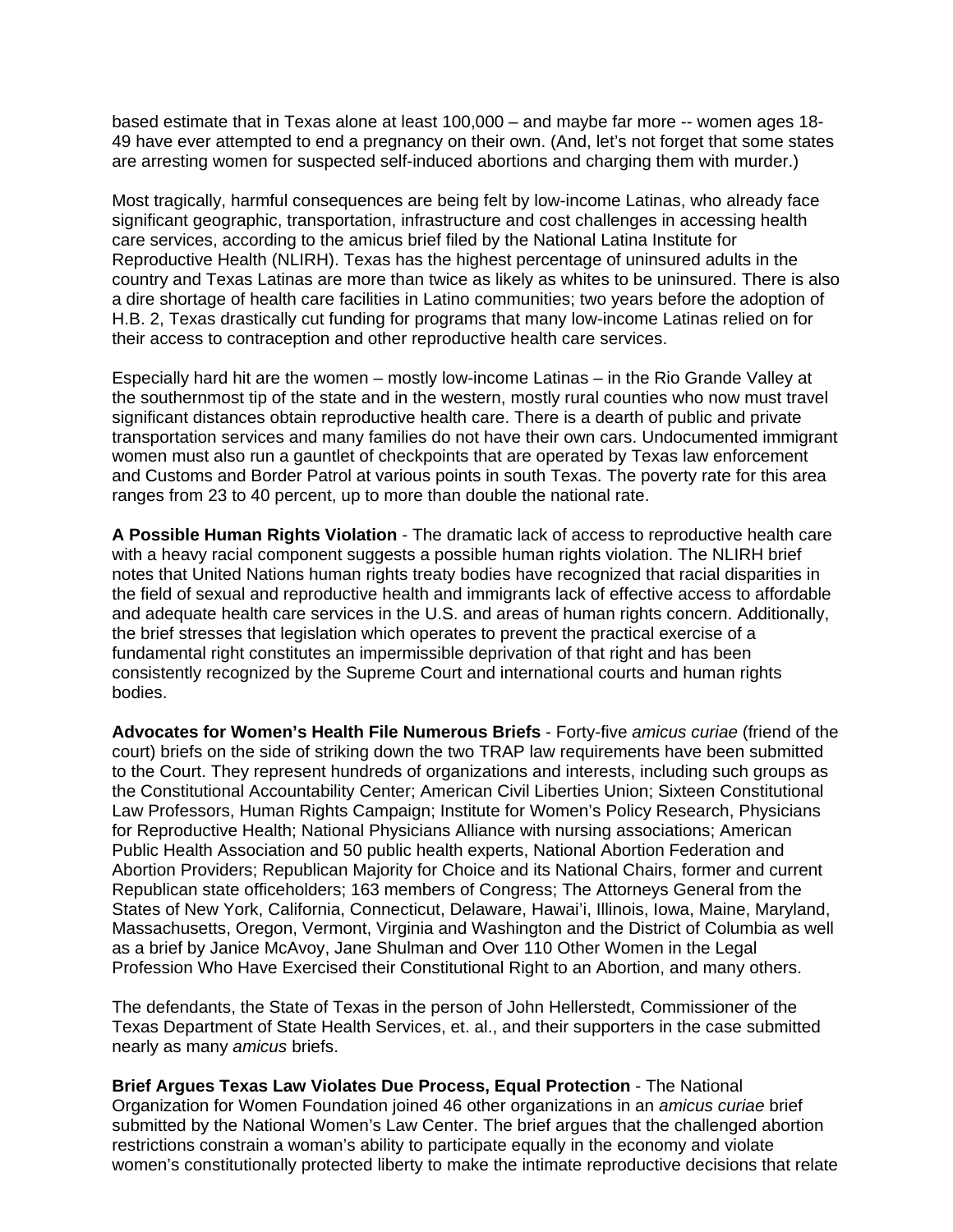to broader economic and social equality rights. The brief focuses on how the interplay between Due Process and Equal Protection Clauses of the Fourteenth Amendment requires the Court to have a full awareness and understanding of the hurt that results from laws that constrain women's ability to make reproductive decisions.

The NWLC brief discusses the many negative impacts that restrictions at issue in this case that impose significant costs on women's financial well-being, job security, workforce participation, educational attainment and future opportunity. Especially detrimental are the effects on lowincome women, women of color, women in low-wage jobs, and women who already have children. The burdens of TRAP restrictions are compounded by women's greater poverty and overrepresentation in low wage jobs. The law perpetuates and deepens longstanding gender inequalities by disregarding the costs imposed on women, thereby impairing women's full participation in society. In short, H.B. 2 violates women's equal dignity and constitutes an undue burden on women's reproductive decision-making.

# **Final Note**

**Bloomberg Investigation Finds Clinics Closing at Record Rates** – As noted in the Women's Health Policy Report, Feb. 25, a *Bloomberg News* investigation has found that an average of 31 abortion clinics are closing per year -- a rate of one clinic closing every two weeks.

According to the article, in 2011, the Guttmacher Institute found that there were 553 clinics nationwide. The Bloomberg count is an update of a survey they conducted in 2013. Overall, since 2011, 162 abortion providers in 35 states have closed or stopped offering abortion care. Those states, *Bloomberg Business* reports, are home to more than 30 million women of reproductive age. Only 21 new abortion clinics have opened in the last five years and very few clinics have re-opened.

Of the states that have lost the most clinics, Texas ranks at the top with at least 30 clinic closures since 2011, Iowa comes next with 14 clinics closed, Michigan lost 13 and California lost 12.

One-quarter of the 162 clinic closures were due to requirements that make it too costly or "logistically impossible," for them to stay open. Other reasons relate to changing demographics, industry consolidation, lower demand (yes, abortion rates have gone down), and physician retirement.

# **Sources**:

Amicus briefs in support of Whole Women's Health, Center for Reproductive Rights, <http://www.reproductiverights.org/document/amicus-briefs-in-support-of-whole-womans-health>

Americans United For Life, <http://www.aul.org/about-aul/>

Anthony Kennedy, [https://en.wikipedia.org/wiki/Anthony\\_Kennedy](https://en.wikipedia.org/wiki/Anthony_Kennedy)

Ben Philpott, Ambulatory Surgical Center, <http://kut.org/post/issue-texas-abortion-debate-whats-ambulatory-surgical-center>

Bloomberg: Abortion access diminishing at Record Rate, Women's Health Policy Report, Feb. 25, 2016,<http://www.womenshealthpolicyreport.org/articles/bloomberg-abortion-access.html>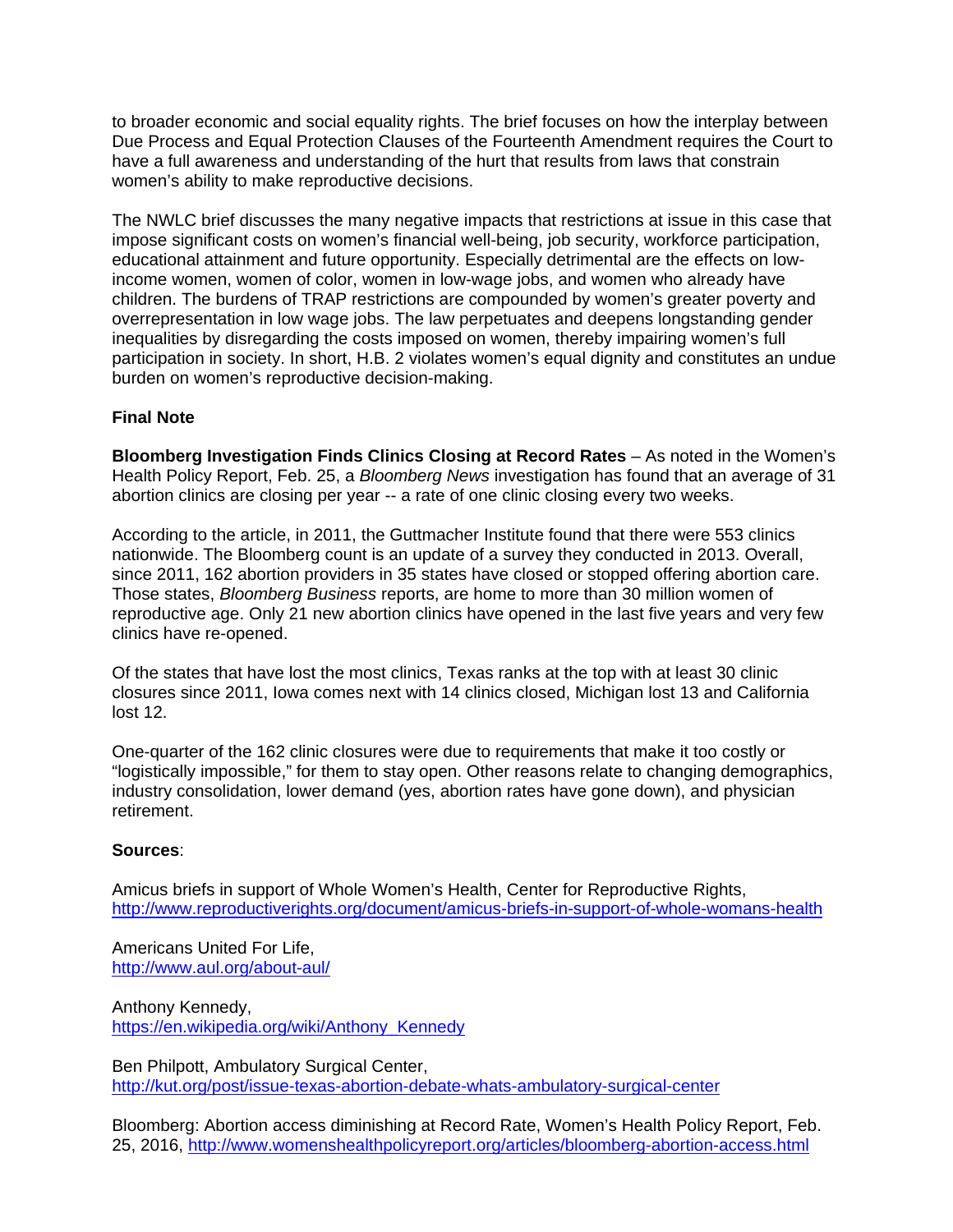Brief of the National Latina Institute for Reproductive Rights, et.al. filed, [http://www.scotusblog.com/wp-content/uploads/2016/01/National-Latina-Institute-for-](http://www.scotusblog.com/wp-content/uploads/2016/01/National-Latina-Institute-for-Reproductive-Health-CUNY-Law.pdf)[Reproductive-Health-CUNY-Law.pdf](http://www.scotusblog.com/wp-content/uploads/2016/01/National-Latina-Institute-for-Reproductive-Health-CUNY-Law.pdf)

Brief of the National Women's Law Center, et. al. filed, http://www.scotusblog.com/wp-content/uploads/2016/01/National-Womens-Law-Center-Simpson-Thatcher.pdf

Dahlia Lithwick, Anthony Kennedy's Right to Choose, [http://www.slate.com/articles/news\\_and\\_politics/jurisprudence/2015/11/kennedy\\_and\\_supreme](http://www.slate.com/articles/news_and_politics/jurisprudence/2015/11/kennedy_and_supreme_court_should_vote_against_texas_abortion_law_in_cole.html) [\\_court\\_should\\_vote\\_against\\_texas\\_abortion\\_law\\_in\\_cole.html](http://www.slate.com/articles/news_and_politics/jurisprudence/2015/11/kennedy_and_supreme_court_should_vote_against_texas_abortion_law_in_cole.html)

D. Grossman, K. White, L. Fuentes, K. Hopkins, A. Stevenson, S. Yeatman, J. E. Potter, Abortion Self-Induction in Texas [https://www.utexas.edu/cola/txpep/\\_files/pdf/TxPEP-Research-Brief-](https://www.utexas.edu/cola/txpep/_files/pdf/TxPEP-Research-Brief-KnowledgeOpinionExperience.pdf)[KnowledgeOpinionExperience.pdf](https://www.utexas.edu/cola/txpep/_files/pdf/TxPEP-Research-Brief-KnowledgeOpinionExperience.pdf)

Ian Millhiser, Roe V. Wade, [http://thinkprogress.org/justice/2016/02/23/3751979/an-historic-attempt-to-kill-roe-v-wade-may](http://thinkprogress.org/justice/2016/02/23/3751979/an-historic-attempt-to-kill-roe-v-wade-may-backfire-spectacularly-on-the-anti-choice-right/)[backfire-spectacularly-on-the-anti-choice-right/](http://thinkprogress.org/justice/2016/02/23/3751979/an-historic-attempt-to-kill-roe-v-wade-may-backfire-spectacularly-on-the-anti-choice-right/)

Irin Carmon, Justice Anthony Kennedy Will Have Last Word, <http://www.msnbc.com/msnbc/abortion-justice-kennedy-will-have-last-word>

Jeffrey Toobin, the Disappearing "Undue Burden" Standard for Abortion Rights, [http://www.newyorker.com/news/daily-comment/disappearing-undueburden-standard-abortion](http://www.newyorker.com/news/daily-comment/disappearing-undueburden-standard-abortion-rights)[rights](http://www.newyorker.com/news/daily-comment/disappearing-undueburden-standard-abortion-rights)

Lyle Denniston, Court to Rule on Abortion Clinic Restrictions, <http://www.scotusblog.com/2015/11/court-to-rule-on-abortion-clinic-restrictions/>

Lyle Denniston, Argument Preview: New Look at Abortion after Nine Years, [http://www.scotusblog.com/2016/02/argument-preview-new-look-at-abortion-after-nine](http://www.scotusblog.com/2016/02/argument-preview-new-look-at-abortion-after-nine-years/#more-238771)[years/#more-238771](http://www.scotusblog.com/2016/02/argument-preview-new-look-at-abortion-after-nine-years/#more-238771)

Planned Parenthood v. Casey, [https://en.wikipedia.org/wiki/Planned\\_Parenthood\\_v.\\_Casey](https://en.wikipedia.org/wiki/Planned_Parenthood_v._Casey)

Rational Basis Review, [https://en.wikipedia.org/wiki/Strict\\_scrutiny](https://en.wikipedia.org/wiki/Strict_scrutiny)

Scalia's Death Could Affect Upcoming SCOTUS Rulings, <http://www.womenshealthpolicyreport.org/articles/scalias-death.html>

Strict Scrutiny Standard, [https://en.wikipedia.org/wiki/Strict\\_scrutiny](https://en.wikipedia.org/wiki/Strict_scrutiny)

Targeted Regulation of Abortion Providers, [http://www.guttmacher.org/statecenter/spibs/spib\\_TRAP.pdf](http://www.guttmacher.org/statecenter/spibs/spib_TRAP.pdf)

Texas Legislature Online, <http://www.legis.state.tx.us/BillLookup/History.aspx?LegSess=832&Bill=HB2>

Veronica Zaragovia, Admitting Privileges,